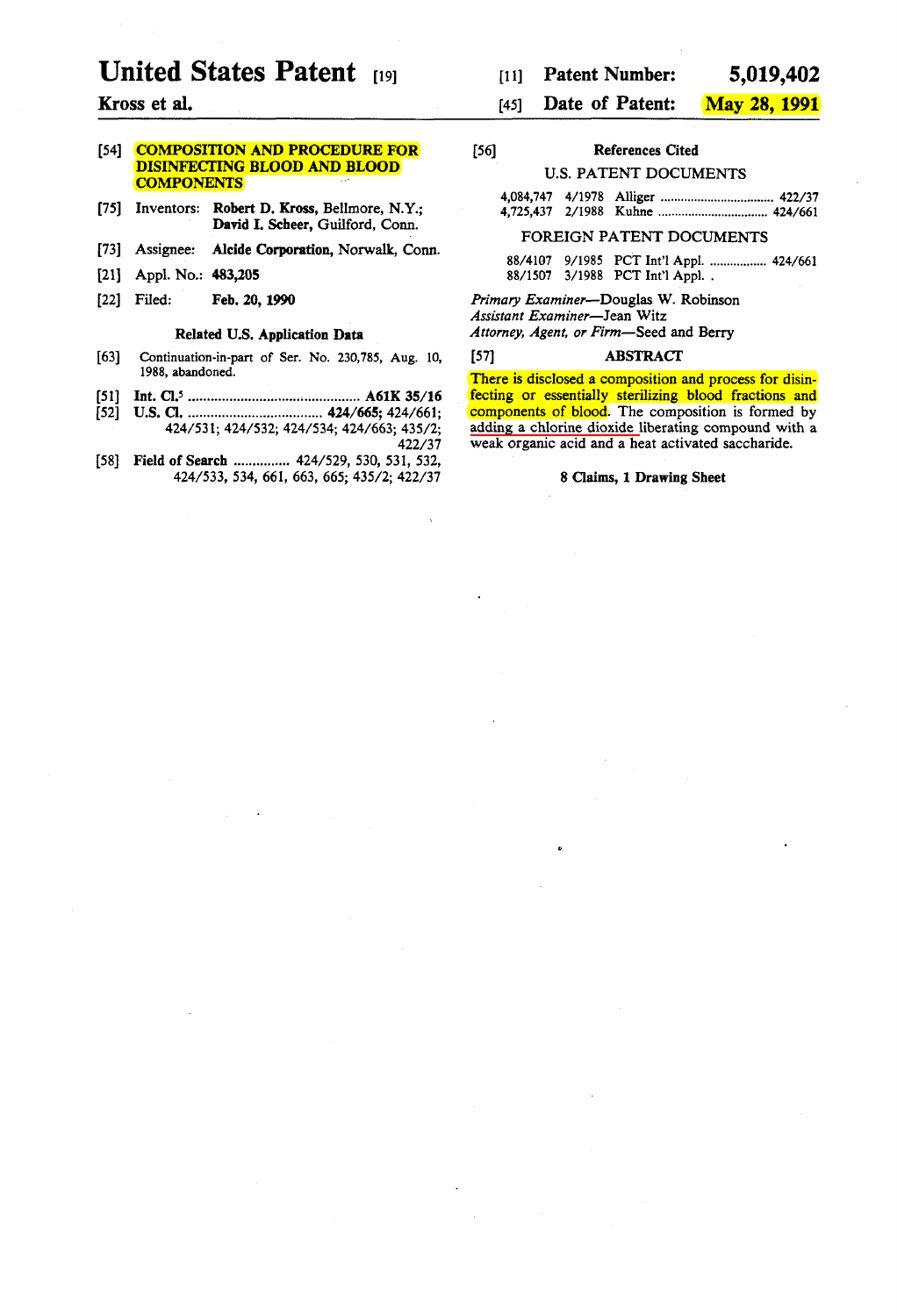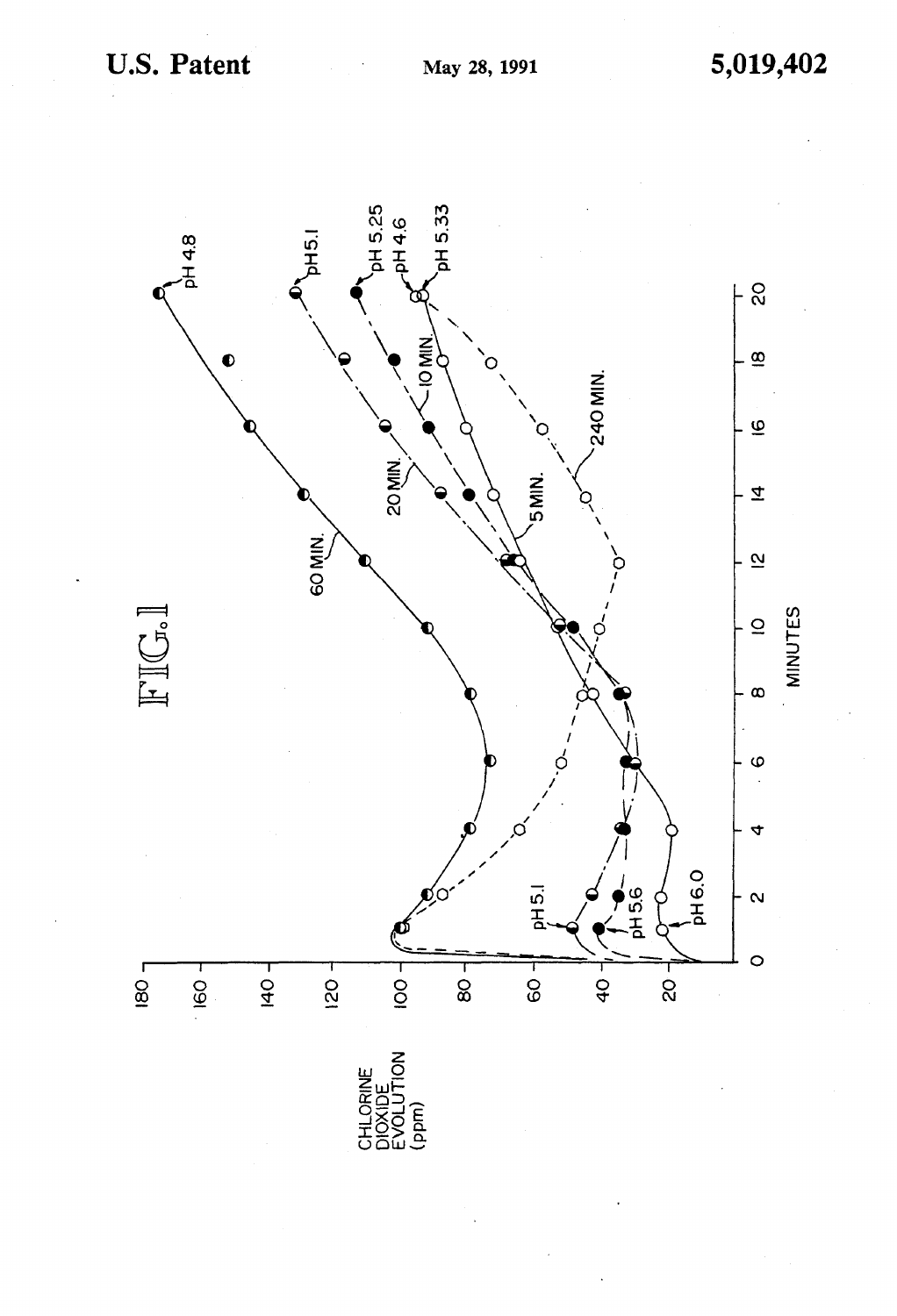#### COMPOSITION AND PROCEDURE FOR DlSINFECfING BLOOD AND BLOOD COMPONENTS

#### RELATED APPLICATION

This application is a continuation-in-part of copending U.S. Ser. No. 230,785, filed Aug. 10, 1988 now abandoned.

#### DESCRIPTION

1. Technical Field

The present invention relates to compositions and to procedures for in vitro disínfectíon of blood fractions and components of blood. More specifically, this inven- <sup>15</sup> tion relates to in vitro procedures and compositions for disinfecting components of blood such as blood celIs, blood proteins, and other fractions isolated from blood.

2. Background of the Invention

Blood and blood components are susceptible to infec- 20 tion from various infectious agents, such as bacteria, viruses, spores, and fungí. Infection of blood or blood components that are isolated, stored, and later used for therapeutic agents or treatment purposes is an important problem in the practice of medicine. Despite the 25 availabilíty of therapeutic agents such as antibiotícs and díagnostíc assays for the detection of pathogenassociated antibodíes and antigens in units of blood, there has not been a satisfactory solution to safeguarding the supply of blood and blood components from 30 infection. A process has been developed by scientists at the New York Blood Center for the inactivation of viruses ín certain noncelIular fractíons of blood (e.g., clotting factor VIII). This approach, however, has not proven applícable to the treatment of the formed ele- 35 ments of blood, such as blood celIs.

Antíbiotics, other pharmaceutícals, and ímmunological reagents, when used alone or in combination, do not have the broad spectrum of biocidal activity necessary to be effective against alI known and unknown patho- 40 gens, including bacteria, viruses, spores, and fungí that can infect blood and blood components. A further problem with therapeutic agents, specifically chemicalbased pharmaceutical agents, is the high likelihood that effective concentrations of the agent will also be toxic 45 to blood cells or inhibit the activity of blood protein components.

The problem of the HIV retrovirus contamination is of paramount concem because of reports of HIV contamination of whole blood and blood components when 50 the blood is obtained from an individual infected wíth the HIV virus. Sarin et al., "Inactivation of Human T-Cell Lymphotropíc Retrovirus (HTLV-I1I) by LDTM ," *New England* J. *01 Med.,* 313:1416 (1985), refers to the in vitro inactivation of HTLV-III virus in 55 have been used for this purpose. Chlorine dioxide, in a celI culture system at a 200-fold dilutíon of a solution of 0.23% sodium chlorite and 1.26% lactic acid.

Platelet transfusions are a known source of microbial contamination, periodicalIy causing bacterial septicemia. Amow et al., *"Escherichia coli* Sepsis From Con- 60 taminated Platelet Transfusion," *Arch. Int. Med. 246:321*  (1986), reports the use of septic shock secondary to receipt of platelets in a post-chemotherapy patient for acute myelogenous leukemia (AML). The causative agent was identified as *E. coli.* The donor claimed to be 65 superior to, chlorine gas as a bactericide, sporicide, in good health.

Platelets are obtained from whole blood by separation procedures. Subsequently, the plasma may be re2

moved and replaced with platelet storage medium. Platelets are often pooled as platelet concentrates (PC) and are stored at room temperature in  $O<sub>2</sub>$  transmissive plastic contaíners or bags. Often polyolefin bags are 5 used for storage. The use of  $O<sub>2</sub>$  transmissive plastic storage bags allows platelets to be stored for more than three days to at least seven days. However, the ability to increase platelet storage time also increases the possibility of overgrowth by initial inocula of contaminating 10 micro-organisms.

Braine et al., "Bacterial Sepsis Secondary to Platelet Transfusion: An Adverse Effect of Extended Storage At Room Temperature," *Translusion* 26:391 (1986), reports four cases of platelet transfusion-related sepsis at Johns Hopkins Hospital during a two-month period in 1985. All the cases involved platelet concentrates (PC) stored at room temperature, and containing at least one unit stored 5 days or longer. The units were stored in either a polyolefin bag or a PVC (polyvinyl chloride) bag. Three patients had AML and white cell counts (WBC) of 0-3500 and were on cancer chemotherapy and prophylactic antibiotics. The cultures grew *Staphylococcus epidermidis* in one case, *Streptococcus viridans* in another, and both *Staphylococcus epidermidis* and *flavobacterium* in a third case. A fourth patient had ALL (acute Iymphocytic leukemia), WBC's of 2300, had undergone bone marrow transplantation and was not on antibiotics. The fourth patient developed septic shock and the organism was identified as *S. epidermidis.* 

Braine et al. concIude that prolonged room temperature storage of platelets was the risk in the four reported cases, because Hopkins had not previously experienced platelet transfusion-related infections and because extended platelet storage was introduced at Hopkins when the platelet age went from a maximum of three days to a median age of 4:9 days.

Braine et al. performed a prospective study of bacterial growth in stored platelet bags. The researchers introduced two isolates of *S. epidermidis* into PC bags in inoculates of 1, 7, and 55 organisms per bag. After 72 hours, bacterial cell counts were 3 to 8 logs of organisms per 0.1 ml of PC. After 6 days all bags contained 7 to 8 logs of organisms per 0.1 mI. A strain of Corynebacterium tested with a 230 organísm inoculate greW to 142 organisms per 0.1 mi after 7 days at room temperature. Braine et al. recommend that platelet storage time be reduced to a maximum of 5 days.

Accordingly, there exists a need in the art to increase platelet storage time by preventing microbial growth with small inoculum of microbial contamination.

The use of various disinfecting and sterilizing compounds to disinfect a variety of solutions and surfaces is known in the art. For example, chlorine compounds particular, has been found to be an especially effective microbiocide. This compound is quite versatile and has been used as a bleaching agent, such as in the oxidation of natural colorant present in cotton, wood pulp, and other cellulosic fiber materials. In these uses, the chlorine dioxide oxidizes the treated material yet is not injurious to the fibrous material. Chlorine dioxide has also been used in the treatment of water supplies and is generalIy considered to be at least as effective as, if not fungicide, and virucide.

Sodium chlorite has been found to form a particularIy effective germ-killing composition when combined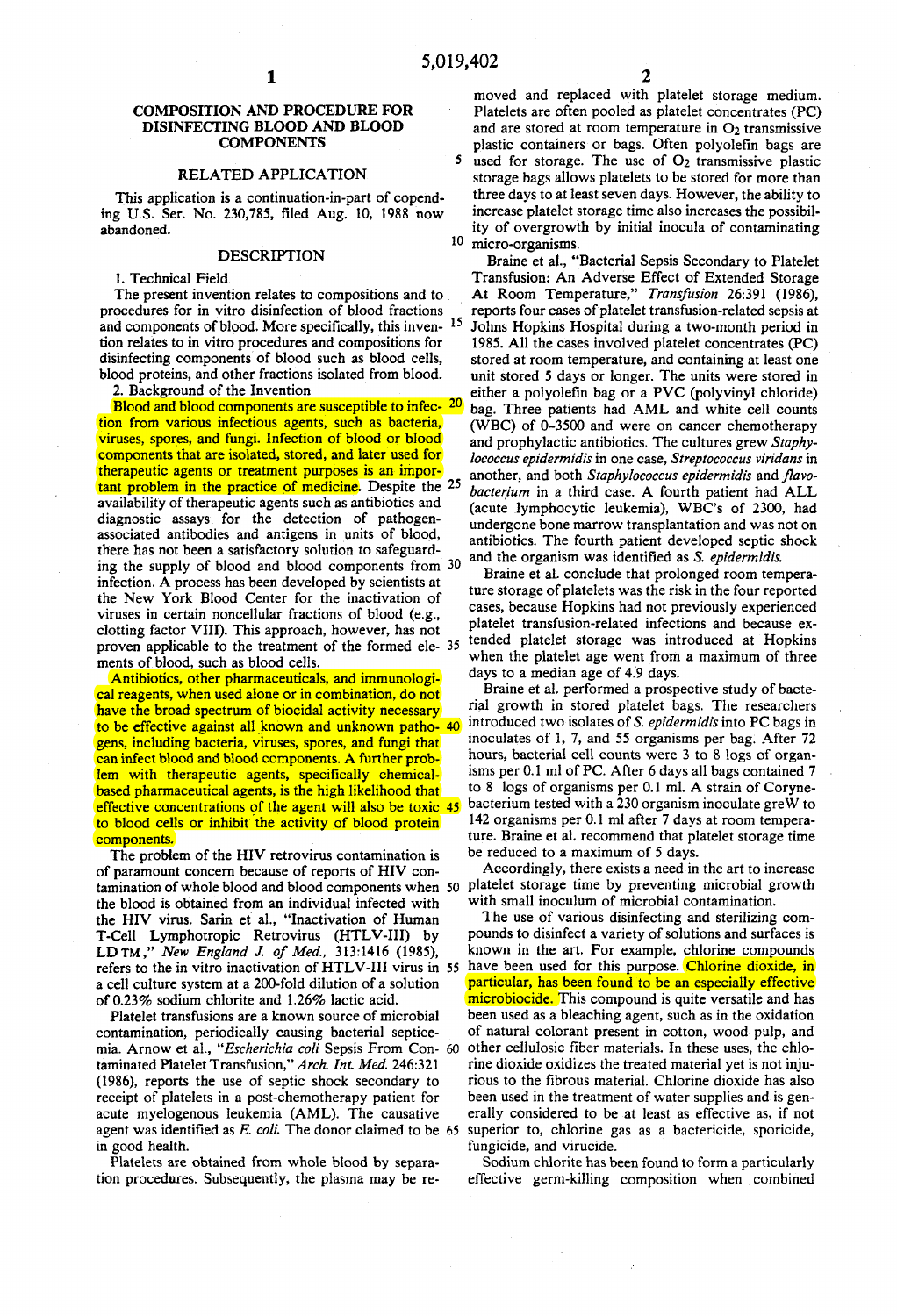with lactic acid. For example, U.S. Pat. No. Re. 31,779, to Alliger, refers to germ-kiJling compositions and methods which employ sodium chlorite and lactic acid in an aqueous solution. U.S. Pat. No. 4,330,531 refers to various germ-killing materials, such as gels, toothpastes, 5 and soaps, which are prepared using sodium chlorite and lactic acid as the active germ-killing ingredients.

3

Chlorine dioxide is an explosive material as a concentrated gas. Its practical applications, however, have been mostly in dilute aqueous solutions. Chlorine diox- 10 ide has excellent germ-killing properties with respect to bacteria, fungi, spores, and viruses. More particularIy, chlorine dioxide has exhibited germ-kiJling properties against both gram-positive and gram-negative bacteria, spores from bacteria, molds, yeasts, and viruses.

The search has continued for new and improved biocidal compositions which are both effective at significantIy reducing or eliminating bacterial, viral, spore, or fungal contamination of blood fractions and blood components and additionalIy are not toxic to blood celIs or 20 blood proteins. This invention was made as a result of this search.

## SUMMARY OF THE INVENTION

Accordingly, a general object of this invention is to 25 avoid or substantiaIly alleviate the above-noted problems in the art.

A more specific object of this invention is to provide a composition and a process for disinfecting blood and blood components without causing undue toxic side 30 effects to blood cells and the activity of blood proteins.

It is a further object of this invention to provide active solutions of chlorine dioxide that are nontoxic or nondisruptive of blood celI membranes and, therefore, are nontoxic to blood cells. 35

Another object of this invention is to provide a novel process and a novel composition for producing and containing chlorine dioxide as the active therapeutic agent to disinfect and/or to sterilize blood fractions or partialIy purified blood components, such as globulins, 40 fibrinogen, blood cIotting factors, and platelets, in order to remove contaminant pathogens, such as bacteria, viruses, fungi, and spores.

Other objects and advantages of the invention will become known from the following summary of the 45 invention and description of its preferred embodiments.

The present invention provides a novel process and a novel composition that provide an effective and nontoxic means to disinfect blood fractions, such as platelets and blood components that is urgently needed in 50 medical care.

One process for disinfecting blood fractions or blood components comprises adding chlorine dioxide to blood fractions or a blood component solution. Preferably, the process for disinfecting blood or blood components 55 maximalIy liberate chlorine dioxide from the chlorine comprises adding a chlorine dioxide liberating compound to a vicinal polyhydroxy compound in a weak organic acid buffer to form a disinfecting solution, diluting the disinfecting solution with an aqueous solution to a concentration of chlorine dioxide within the range of 60 from about 50 ppm to about 1500 ppm, and adding the diluted disinfecting solution to blood fractions, blood cells or a solution of blood components wherein the final concentration of chlorine dioxide in the solution containing blood fractions or blood components is 65 dependent upon the amount of time the vicinal polyhywithin the range of from about  $6$  ppm to about 225 ppm. Preferably, the vicinal polyhydroxy compound is dextrose or another five- or six-carbon sugar used as a

component of, or in combination with a citrate phosphate (CPD) buffer or acid citrate buffer (ACD). Most preferably, the CPD or ACD buffer with sugar has been heated above 75° C., such as by autoclaving.

The composition for disinfecting blood fractions or blood components comprises a means for adding chlorine dioxide to blood cells or to a solution of blood components. Preferably, the composition for disinfecting blood fractions or blood components comprises an aqueous solution comprising a chlorine dioxide liberating compound and a vicinal polyhydroxy compound in a weak organic acid buffer. The aqueous solution is diluted to a concentration of chlorine dioxide within the range of from about 50 ppm to about 1500 ppm. It is 15 standard practice to have the disinfecting solution consist of approximately 14% of the solution comprising blood fractions or blood components and the disinfecting solution. Preferably, the vicinal polyhydroxy compound contained in a weak organic acid buffer is the dextrose which is already present in the CPD buffer or another five- or six-carbon sugar. Most preferably, the sugar in the buffer is sterilized by heating, such as with an autoclave. It has been shown that the heating of the sugar, such as through heat sterilization, activates the sugar to more effectively catalyze the conversion to chlorine dioxide from the chlorine dioxide liberating compound.

#### BRIEF DESCRIPTION OF THE DRAWING

The FIGURE ilIustrates the effect of heating a polyhydroxy compound of the present invention on the rate of release of chlorine dioxide by the chlorine dioxide liberating compound.

### DET AILED DESCRIPTION OF THE **INVENTION**

Briefly stated, the composition of the present invention comprises a means for adding chlorine dioxide to blood celIs or to a solution of blood components. The means for adding chlorine dioxide can include the direct addition of chlorine dioxide in gaseous or liquid form to blood celIs (fractions) or a blood component solution. Preferably, the means for adding chlorine dioxide to the blood cells or a solution of blood components comprises a chlorine dioxide liberating compound and a vicinal polyhydroxy compound in a weak organic buffer. Examples of chlorine dioxide liberating compounds include any compounds which, when appropriately treated, will liberate chlorine dioxide. Water-soluble chlorites are preferred. Typical water-soluble chlorites include alkali metal chlorites and alkaline earth metal chlorites. Sodium chlorite and potassium chlorite are preferred. Sodium chlorite is particularIy preferred.

The vicinal polyhydroxy compound functions to dioxide liberating compound. It is preferred that the vicinal polyhydroxy compound be heated to "activate" its catalytic function. The vicinal polyhydroxy compound is preferably heat activated prior to the addition of the chlorine dioxide liberating compound. This heat activation takes place at a temperature of generally at least about 50° C., typically about 60° C. to about 150° c., and preferably from about 75° C. to about 110° C.

The amount of chlorine dioxide gas which evolves is droxy compound is held at the elevated temperature. This period of time varies depending upon the temperature at which the heat activation is carried out, but the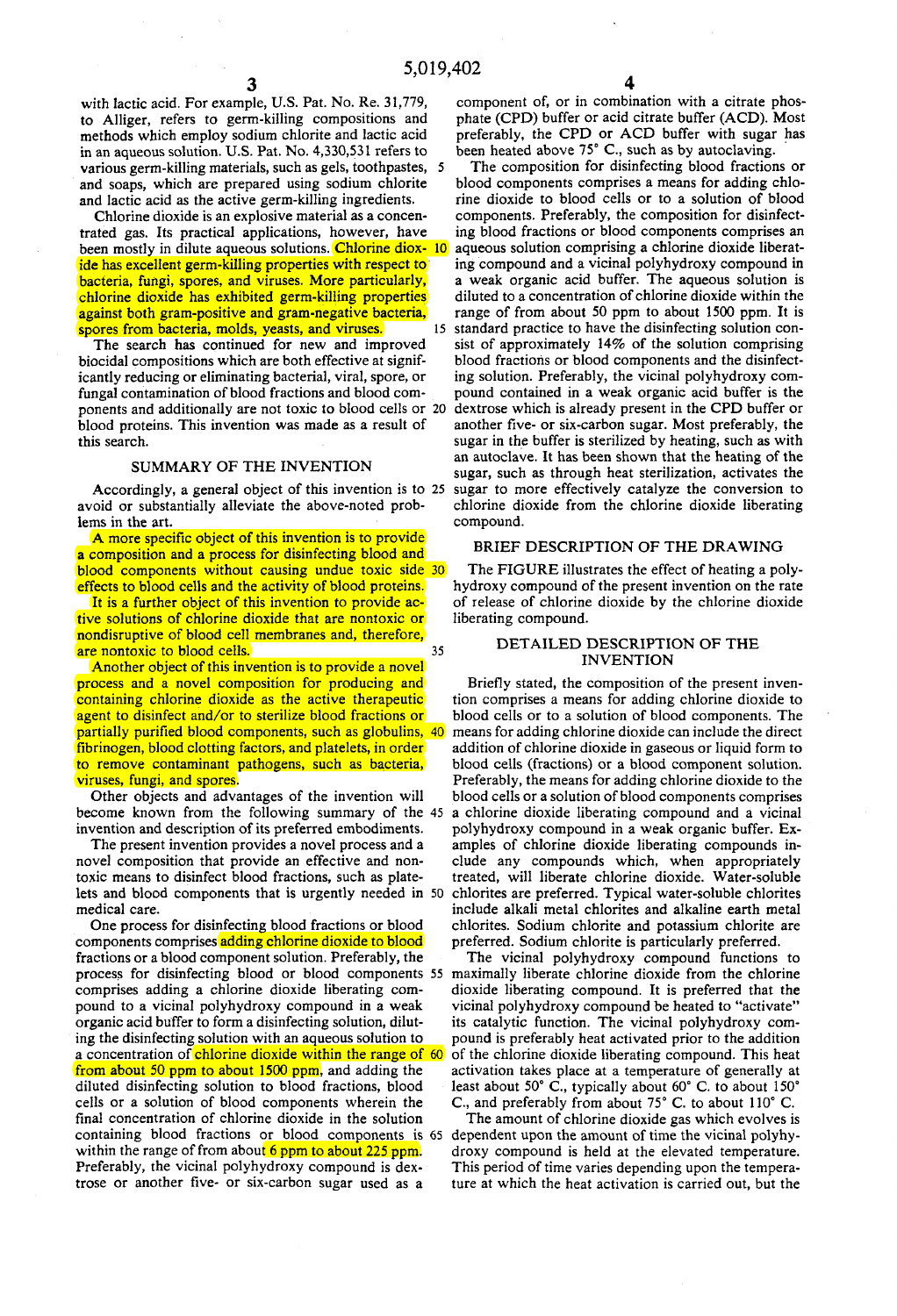time is generaIly at least about 1 minute, typically from about 5 to about 240 minutes, and preferably from about 20 to about 120 minutes. These relationships are iIIustrated graphically in the FIGURE.

The preferred chlorine dioxide liberating com- *S*  pounds, sodium chlorite and potassium chlorite, are relatively toxic to blood cells and blood components. Accordingly, the inventive process minimizes blood celI and blood component toxicity by maximalIy converting sodium chlorite, potassium chlorite, or other 10 toxic chlorine dioxide liberating compounds to chlorine dioxide, thus minimizing blood ceIl or blood component exposure.

Examples of vicinal polyhydroxy compounds include glucose, galactose, mannose, ribose, rhamnose and di- 15 saccharides, such as lactose and maltose. Preferably, the vicinal polyhydroxy compound has been heated, such as by sterilizing in an autoclave. The vicinal polyhydroxy compound is aIso nontoxic to the blood cells or blood components. 20

The polyhydroxy compound, such as a sugar, should first be heated to yield a component which is capable of liberating chlorine dioxide. Preferably, a blood bag with heat-sterilized CPD or ACD is used and the chlorine dioxide liberating compound, such as sodium chlorite, is 25 added to the blood bag folIowed by the addition of blood fractions or blood components. The reaction of heat-sterilized CPD or ACD and sodium chlorite maximally liberates chlorine dioxide and minimizes the toxic effect of sodium chlorite on blood celIs or blood compo- 30 nents. The resulting solution can effectively inactivate viruses, such as the HIV virus, in mixtures of blood cells or blood components. Further, the resulting solution can eliminate smalI inocula of bacteria, yeast or fungi from growing in a blood fraction, such as platelets dur- 35 ing storage. The net result is the ability to store blood fractions and blood components for Ionger periods of time without the risk of microbial overgrowth.

Examples of weak organic acid buffers inelude combinations of the acids and salts of citric, malic, lactic,  $40$ mandelic, and tartaric acid. In general, the weak organic acid has the formula:

$$
\begin{array}{c}\n\text{OH OH} \\
\mid \\
\text{R}_1-\text{C}=0 \\
\mid \\
\text{R}_2\n\end{array}
$$

45

wherein  $R_1$  and  $R_2$  may be the same or different and may be selected from the group consisting of hydrogen, 50 methyl,  $-CH_2COOH$ ,  $-CH_2OH$ ,  $-CHOHCOOH$ and  $-CH_2C_6H_5$ . Other examples of weak organic acids with a pK of from about 2.8 to about 4.2 are found in U.S. Pat. application No. 850,009 filed Apr. 10, 1986 and incorporated by reference herein.

One distinct advantage of the present invention is the ability to add a chlorine dioxide liberating compound, such as sodium chlorite, to a blood collection bag. Blood coIlection bags already contain the autoclaved CPD or ACD anticoagulants. Thus, blood cells and 60 components coIlected in a blood collection bag can be disinfected with the addition of sodium chlorite.

The blood cells or blood components are disinfected in a substantially nontoxic manner. The half-life survival of red blood cells of baboons was investigated 65 stand at room temperature for one hour. after baboon whole blood was treated in vitro using the inventive composition (CPD or ACD and sodium chlorite). No adverse effects were noted when Factor VIII

and Factor IX activities were measured, nor were any changes noted in hemoglobin or red blood cell survival. Accordingly, in vitro treatment according to the inventive process of baboon whole blood resuIted in no detectable toxic effects.

Examples of blood components are leukocytes (i.e., white cells), platelets and coagulation factors, including Factor VIII, Factor IX and Factor VII, and globulins.

The novel treatment of blood ceIls and blood components can be applied, for instance, to disinfect fractionated platelets obtained from human and other mammalian blood sources. The treatment with the composition of the present invention can serve to prevent the transmission of viruses, bacteria, and protozoa that are not apparent in .the donor but virulent and disease-causing in the recipient individual.

Moreover, while sodium chlorite is known to have an adverse effect on blood ceIl integrity and functionality, blood factors or platelet viability are not significantly affected by treatment with sodium chlorite using the inventive compositions and processes. It is believed this is because the chlorite is converted by the inventive composition and process to chlorine dioxide, which is better tolerated by the cells.

It is another embodiment of the present invention to sterilize or disinfect blood cells or blood components by utilizing preformed chlorine dioxide rather than a chlorine dioxide Iiberatíng composition in solution. Disinfection can be achieved by bringing the chlorine dioxide source in a semipermeable or permeable container into direct contact with the blood cells or blood components to aIlow disinfection to proceed with an appropriate dosage and over an appropriate time period. For exampIe, this can be achieved by gaseous diffusion of the chlorine dioxide from a solid in a polymer (e.g., polycarbonate) into an aqueous liquid containing blood ceIls or blood components. The permeability of the container regulates the amount of chlorine dioxide coming into contact with the blood or blood component source.

The present invention is further illustrated by the following examples. The following examples are offered as an illustration and not a limitation of the present invention.

#### EXAMPLE 1

This example illustrates the amount of log microbial kili of the inventive process when a sample is inoculated with an extremely large amount of bacteria.

A bacteriaIly contaminated platelet suspension is treated with a composition of the present invention. The composition is formed with  $0.015\%$  (w/v) sodium chlorite, plus CPD  $(0.30\%$  (w/v) citric acid,  $2.31\%$ (w/v) sodium citrate, 0.193% (w/v) sodium dihydro-55 gen phosphate, and 2.32% (w/v) dextrose) having a pH of about 5.5 and previously heat sterilized. The composition is incubated at room temperature for one hour to create the activated solution of chlorine dioxide. The platelet suspension is made by mixing six parts of washed platelet suspension in CPD buffer enriched with  $0.5\%$  (w/v) plasma at pH 7.1. The platelet suspension is bacterialIy contaminated and then mixed with one part of the activated sodium chlorite solution diluted 1:10 in CPD buffer at a pH of 7.1 to 7.4 and left to

Approximately  $5 \times 10^6$  colony-forming units (cfu) of S. *aureus* and  $5 \times 10^6$  cfu of E. *coli* are added to the platelet suspension to contaminate the platelets. When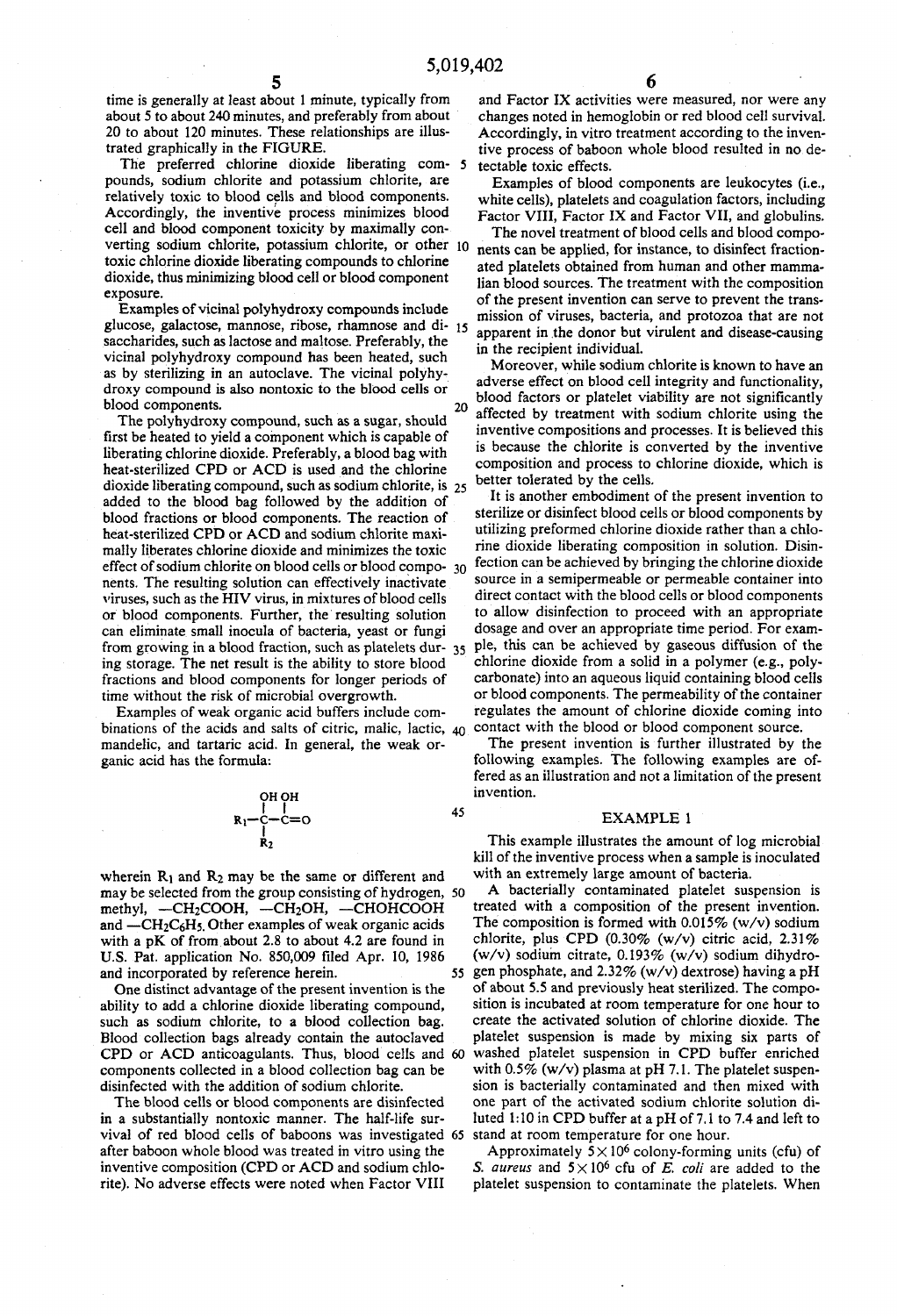7 8

the activated sodium chlorite solution is added to the contaminated platelet suspension, a 96% reduction in bacterial count of S. *aureus* is achieved. Similarly, when the platelet suspension contaminated with *E. coli* is disinfected with activated sodium chlorite, a decrease 5 om approximately 4 log values of bacterial count is achieved. These data are illustrated in Table 1 where columns A and C are tests in which sodium chlorite is added, while columns B and D represent tests in which no sodium chlorite is added. 10 10

| .                                                 |                     |       |                                     |               |  |       |                     |
|---------------------------------------------------|---------------------|-------|-------------------------------------|---------------|--|-------|---------------------|
|                                                   | S. aureus Count     |       |                                     | E. coli Count |  |       |                     |
| Sample                                            | A                   | (cfu) | в                                   | c             |  | (cfu) | D                   |
| Experiment 1                                      |                     |       |                                     |               |  |       |                     |
| Control saline                                    | $\Omega$            |       | $4.0 \times 10^6$ 0                 |               |  |       | $4.1 \times 10^{6}$ |
| Platelets/5% plasma<br>in artificial media        | $2.7 \times 10^{5}$ |       | $4.4 \times 10^6$ 7.0 $\times 10^2$ |               |  |       | $5.1 \times 10^{6}$ |
| 20% plasma in<br>artificial media<br>Experiment 2 | $1.2 \times 10^{6}$ |       | $5.4 \times 10^6$ $1.3 \times 10^2$ |               |  |       | $2.4 \times 10^{6}$ |
| Control saline                                    | $1.5 \times 10^{1}$ |       | $1.4 \times 10^6$ 0                 |               |  |       | $1.0 \times 10^{6}$ |
| Platelets/5% plasma<br>in artificial media        | $6.0 \times 10^{1}$ |       | $4.0 \times 10^6$ 2.0 $\times 10^2$ |               |  |       | $2.1 \times 10^{6}$ |
| 20% plasma in<br>artificial media                 | $4.0 \times 10^{2}$ |       | $3.4 \times 10^6$ 1.7 $\times 10^3$ |               |  |       | $1.3 \times 10^{6}$ |

# EXAMPLE 2

This example illustrates the lack of toxicity of the inventive process on the biological activity of clotting 30 Factor VIII.

A solution of Clotting Factor VIII (anti-hemophilic factor, AHF) is contaminated in vitro with vesicular stomatitis virus (VSV). A solution of 0.79% (w/v) lactic acid,  $1.6\%$  (w/v) sodium chlorite and  $1.5\%$  (w/v) 35 sodium EDTA is added to the Clotting Factor VIII contaminated with VSV solution and incubated for one hour. The amount of VSV virus in the solution declined by more than 3.5 log values. The Clotting Factor VIII protein loses minimal biological activity during this 40 treatment.

# EXAMPLE 3

This example illustrates how the inventive process can substantially completely sterilize a blood cell or 45 blood component sample when inoculated with a small number of microbial contaminants as can occur in a clínical setting.

The effect of inoculating platelets with *E. coli* is determined with different doses of chlorine dioxide. A 10 50 ml platelet concentrate is taken to a volume of 50 ml of Plasmalyte, a synthetic platelet storage medium. The platelets were inoculated with 78 to 148 colony-forming units (cfu) of E. *eoli,* as shown in Table 2. The platelets are stored in oxygen transmissive bags at room tempera- 55 ture (e.g., 22° C.) and the bacterial counts are taken at days O, 1, 5 and 7. Chlorine dioxide is added shortly after the inoculum at concentrations of O (control), 33 ppm, 50 ppm, 75 ppm, 100 ppm, 125 ppm and 250 ppm. The results, expressed in colony-forming units per mI, 60 are set forth in Table 2.

TABLE 2

| cfu | Dose     | Day 0 | Dav 1                | Day 5                                 | Day 7                |    |
|-----|----------|-------|----------------------|---------------------------------------|----------------------|----|
| 148 | control  | 1.5   | $2.34 \times 10^{5}$ | $1.90 \times 10^{8}$                  | $1.27 \times 10^{8}$ | 65 |
| 148 | $33$ ppm | 1.0   |                      | $1.47 \times 10^4$ 2.30 $\times 10^8$ | $1.66 \times 10^{8}$ |    |
| 82  | control  | 1.0   | $7.30 \times 10^{7}$ | $1.75 \times 10^8$                    | $1.73 \times 10^{8}$ |    |
| 82  | $33$ ppm | 6.5   | $4.90 \times 10^{5}$ | $3.30 \times 10^{8}$                  | $3.25 \times 10^{8}$ |    |
| 128 | control  | 1.0   | $1.85 \times 10^{7}$ | $2.62 \times 10^{8}$                  | $1.76 \times 10^8$   |    |
|     |          |       |                      |                                       |                      |    |

| TABLE 2-continued |           |       |                               |                      |                      |  |  |
|-------------------|-----------|-------|-------------------------------|----------------------|----------------------|--|--|
| cfu               | Dose      | Day 0 | Day 1                         | Day 5                | Day 7                |  |  |
| 128               | $33$ ppm  | 0.0   | $2.42 \times 10^{8}$          | $2.11 \times 10^{8}$ | $1.60 \times 10^{8}$ |  |  |
| 87                | control   | 1.0   | $2.20 \times 10^{7}$          | $7.80 \times 10^{7}$ | $8.70 \times 10^{7}$ |  |  |
| 87                | $33$ ppm  | 0.0   | $7.90 \times 10^{6}$          | $1.32 \times 10^{8}$ | $1.09 \times 10^{8}$ |  |  |
| 93                | control   | 0.0   | $2.15 \times 10^{8}$          | $3.82 \times 10^{8}$ | $3.66 \times 10^{8}$ |  |  |
| 93                | 33 ppm    | 1.0   | 3.40 $\times$ 10 <sup>7</sup> | $1.62 \times 10^{8}$ | $1.67 \times 10^{8}$ |  |  |
| 97                | $50$ ppm  | 0,0   | 4.0                           | $1.50 \times 10^{8}$ | $2.31 \times 10^{8}$ |  |  |
| 97                | 75 ppm    | 0.0   | 0.0                           | 0.0                  | 0.0                  |  |  |
| 97                | $100$ ppm | 0.0   | 0.0                           | 0.0                  | 0.0                  |  |  |
| 78                | $50$ ppm  | 0.0   | $2.7 \times 10^{3}$           | $2.42 \times 10^{8}$ | $2.26 \times 10^{8}$ |  |  |

| _ |  |
|---|--|
|---|--|

| 78 | 75 ppm    | 0.0 | 0.1 | $2.20 \times 10^{8}$ | $2.34 \times 10^{8}$ |
|----|-----------|-----|-----|----------------------|----------------------|
| 87 | $125$ ppm | 0.0 | 0.0 | 0.0                  | 0.0                  |
| 87 | $250$ ppm | 0.0 | 0.0 | o o                  | 0.0                  |
| 93 | $125$ ppm | 0.0 | 0.0 | 0.0                  | 0.0                  |
| 93 | $250$ ppm | 0.0 | 0.0 | 0.0                  | 0.0                  |
|    |           |     |     |                      |                      |

As can be seen, if any E. *coli* remain viable after the initial exposure to the chlorine dioxide, there is overgrowth of the micro-organism by day 5. AlI of the 100 ppm, 125 ppm and 250 ppm doses result in initial sterilization, while only one of the two 75 ppm doses is able to sterilize the sample.

#### EXAMPLE 4

This example illustrates the inability of the inventive process to sterilize whole blood with a large fraction of red blood cells present.

Whole blood is collected in blood bags with heat sterilized CPD previously added to the blood bags. Chlorine dioxidé is formed by adding sodium chlorite to the blood bag just prior to the whole blood collection. The addition of sodium chlorite does not materialIy affect the microbial count. A whole blood sample containing 7.5X 105 *Staph. aureus* organisms before sodium chlorite treatment has  $7.4 \times 10^5$  organisms five minutes after sodium chlorite treatment. Little or no change occurred with E. *coli* or at high concentrations of sodium chlorite.

#### EXAMPLE 5

This example illustrates how heating the vicinal polyhydroxy compound activates the compound to more effectively catalyze the release of chlorine dioxide from the chlorine dioxide liberating system.

A 1:1 mixture of chlorine dioxide liberating compound (0.6% (w/v) aqueous sodium chlorite solution) and vicinal polyhydroxy compound in a weak organic acid buffer  $(0.4\%$  (w/v) lactic acid,  $9.0\%$  (w/v) dextrose, 3.0% (w/v) 1 N sodium hydroxide) are mixed to form a disinfecting solution. The vicinal polyhydroxy 65 compound in the weak organic acid buffer is prepared by adding the dextrose and sodium hydroxide to water and heating the mixture to 80° C. The mixture is then cooled to room temperature and the lactic acid added.